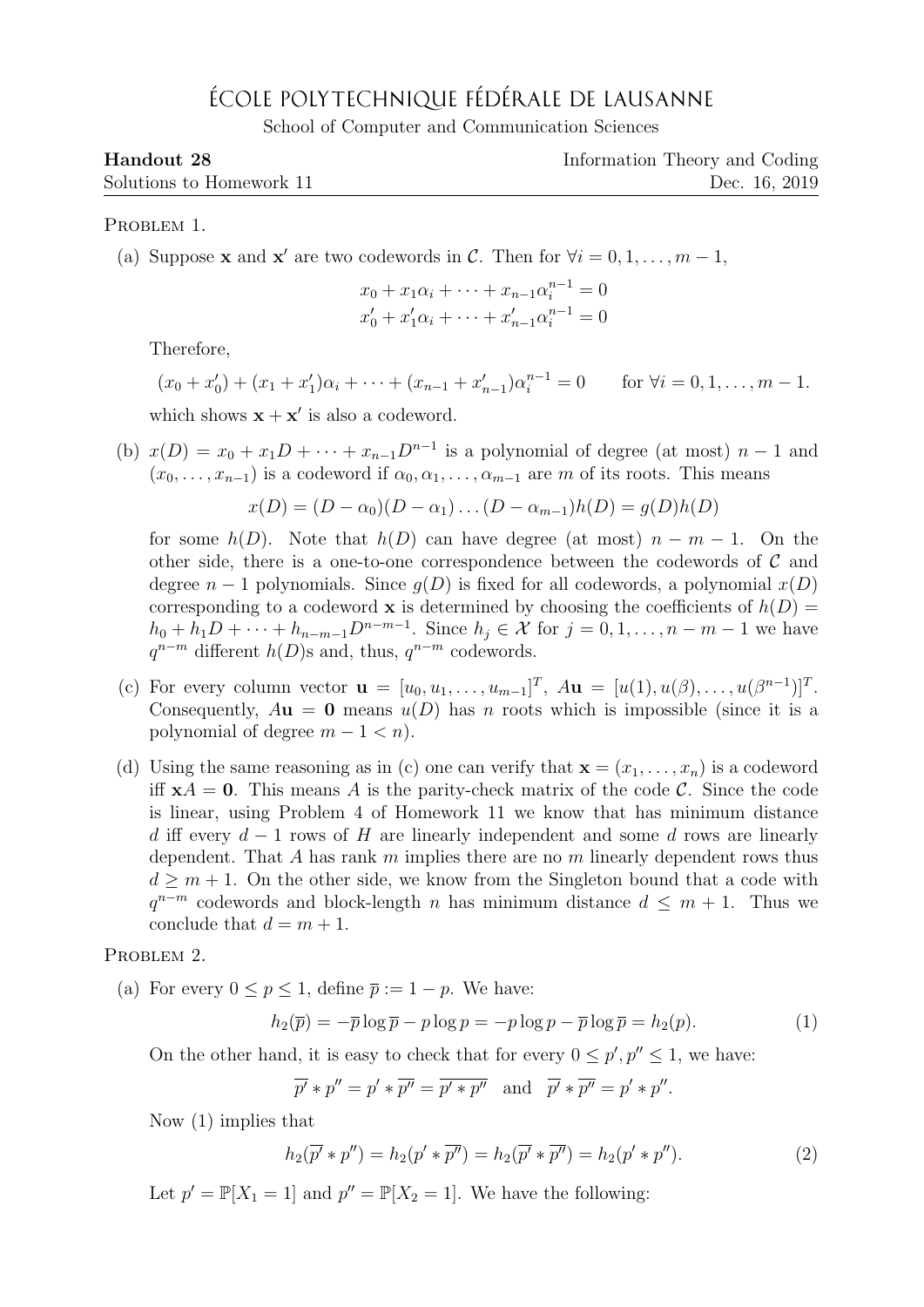- $\mathbb{P}[X_1 \oplus X_2 = 1] = \mathbb{P}[X_1 = 1] \mathbb{P}[X_2 = 0] + \mathbb{P}[X_1 = 0] \mathbb{P}[X_2 = 1] = p' \overline{p''} + \overline{p'} p'' =$  $p' * p''$ . Therefore,  $H(X_1 \oplus X_2) = h_2(p' * p'')$ .
- Since  $H(X_1) = h_2(p_1)$ , then we have either  $p' = p_1$  or  $p' = 1 p_1$ . I.e., we have  $p_1 = p'$  or  $p_1 = 1 - p' = \overline{p'}.$
- Since  $H(X_2) = h_2(p_2)$ , then we have either  $p'' = p_2$  or  $p'' = 1 p_2$ . I.e., we have  $p_2 = p''$  or  $p_2 = 1 - p'' = \overline{p''}$ .

Now (2) implies that  $H(X_1 \oplus X_2) = h_2(p' * p'') = h_2(p_1 * p_2)$ .

(b) We have  $H(X_1|Y) = \sum_{y \in Y} H(X_1|Y = y) \mathbb{P}_Y(y) = \sum_{y \in Y} h_2(p_1(y))q(y)$ .

Now for every  $y \in \mathcal{Y}, X_1$  and  $X_2$  are independent conditioned on  $Y = y$ . Moreover,  $H(X_1|Y = y) = h_2(p_1(y))$  and  $H(X_2|Y = y) = H(X_2) = h_2(p_2)$  since  $X_2$  and Y are independent. Therefore, part (a) implies that  $H(X_1 \oplus X_2 | Y = y) = h_2(p_1(y) * p_2)$ .

We conclude that

$$
H(X_1 \oplus X_2 | Y) = \sum_{y \in \mathcal{Y}} H(X_1 \oplus X_2 | Y = y) \mathbb{P}_Y(y)
$$
  
= 
$$
\sum_{y \in \mathcal{Y}} h_2(p_1(y) * p_2) q(y) = \sum_{y \in \mathcal{Y}} h_2(p_2 * p_1(y)) q(y).
$$

(c) Note that  $p_2 * p = p(1 - p_2) + p_2(1 - p) = \beta p + p_2$ , where  $\beta = 1 - 2p_2 \ge 0$ . Let  $g(p)=\frac{\frac{\partial}{\partial p}h_2(p_2*p)}{\frac{\partial}{\partial p}h_2(p)}=\frac{\frac{\partial}{\partial p}h_2(\beta p+p_2)}{\frac{\partial}{\partial p}h_2(p)}=\frac{\beta h_2'(\beta p+p_2)}{h_2'(p)}$  $\frac{h_2(p+p_2)}{h_2'(p)}$ . We have

$$
g'(p) = \frac{\beta^2 h_2''(\beta p + p_2) h_2'(p) - \beta h_2''(p) h_2'(\beta p + p_2)}{h_2'(p)^2}
$$
  
= 
$$
\frac{\beta h_2''(\beta p + p_2) h_2''(p)}{h_2'(p)^2} \Big[ \beta \frac{h_2'(p)}{h_2''(p)} - \frac{h_2'(\beta p + p_2)}{h_2''(\beta p + p_2)} \Big]
$$

.

Note that  $h'_2(p) = \log \frac{1-p}{p}$  and  $h''_2(p) = \frac{-1}{p(1-p)\ln 2}$ , which implies that  $h''_2(\beta p + p_2) \leq 0$  and  $h''_2(p) \leq 0$ . Therefore,  $\frac{\beta h''_2(\beta p+p_2)h''_2(p)}{h'_2(p)^2}$  $\frac{(p+p_2)n_2(p)}{h'_2(p)^2} \geq 0$  and so it is sufficient to show that we have  $\beta \frac{h_2'(p)}{h''(p)}$  $\frac{h'_2(p)}{h''_2(p)} - \frac{h'_2(\beta p + p_2)}{h''_2(\beta p + p_2)}$  $\frac{n_2(\rho p + p_2)}{h''_2(\rho p + p_2)} \geq 0$ . Now define  $\alpha = 1 - 2p$ . It is easy to check the following:

- $\bullet$   $p=\frac{1}{2}$  $\frac{1}{2}(1-\alpha).$
- 1  $p = \frac{1}{2}$  $rac{1}{2}(1+\alpha).$
- $\beta p + p_2 = \frac{1}{2}$  $rac{1}{2}(1-\alpha\beta).$
- $1 (\beta p + p_2) = \frac{1}{2}(1 + \alpha \beta).$

Therefore, we have

$$
\beta \frac{h_2'(p)}{h_2''(p)} = -\beta (\ln 2) p(1-p) \log \frac{1-p}{p} = -\frac{\beta \ln 2}{4} (1-\alpha^2) \log \frac{1+\alpha}{1-\alpha},
$$

and

$$
\frac{h'_2(\beta p + p_2)}{h''_2(\beta p + p_2)} = -(\ln 2)(\beta p + p_2)(1 - \beta p - p_2) \log \frac{1 - \beta p - p_2}{\beta p + p_2} = -\frac{\ln 2}{4}(1 - (\alpha \beta)^2) \log \frac{1 + \alpha \beta}{1 - \alpha \beta}.
$$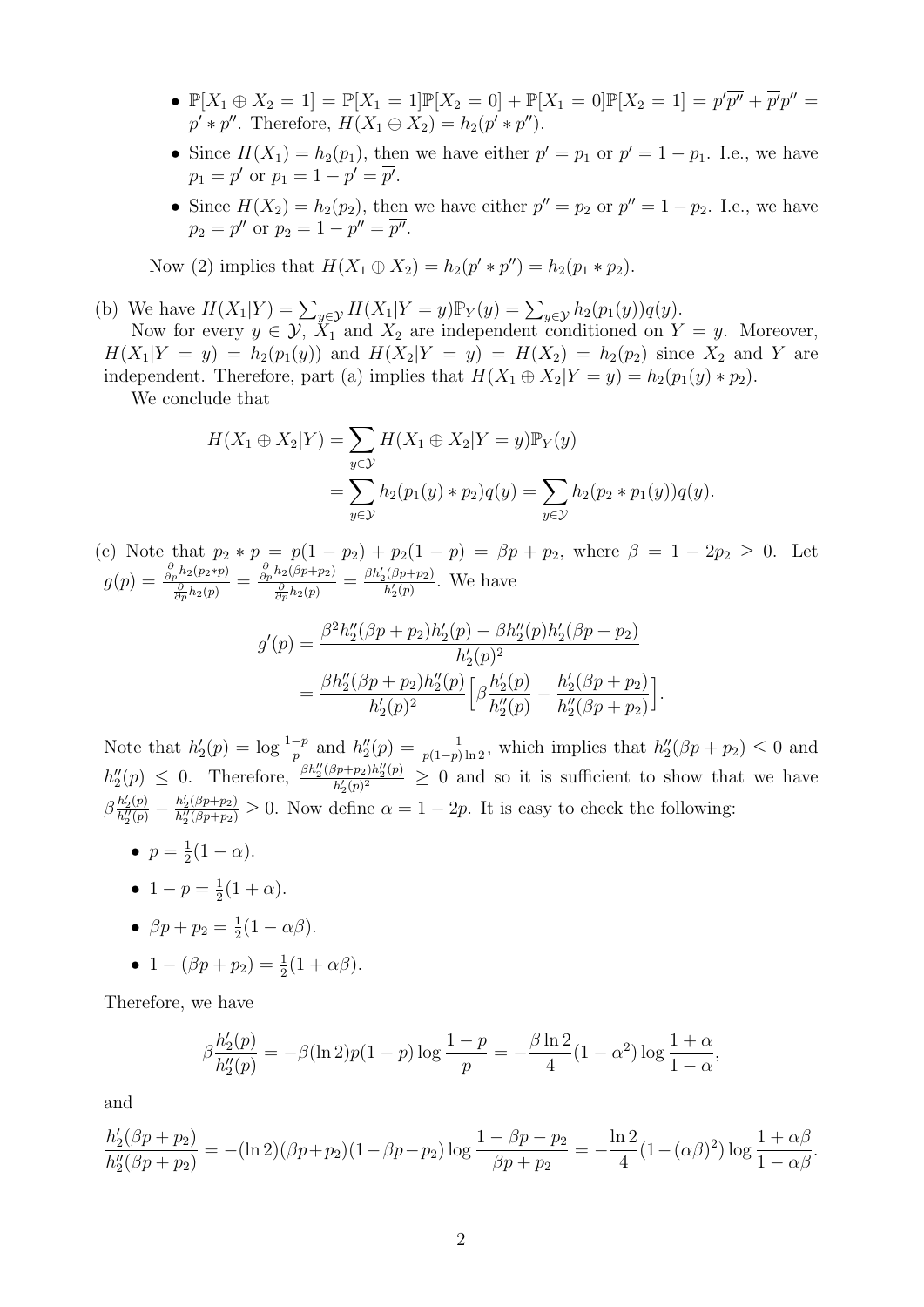Using the formula  $\log(1+x) = \sum$  $k\geq 1$  $(-1)^{k-1}\frac{x^k}{1}$ k , we get

$$
\log \frac{1+x}{1-x} = \log(1+x) - \log(1-x) = \left(\sum_{k\geq 1} (-1)^{k-1} \frac{x^k}{k}\right) - \left(\sum_{k\geq 1} (-1)^{k-1} \frac{(-x)^k}{k}\right)
$$

$$
= \sum_{k\geq 1} \left((-1)^{k-1} + 1\right) \frac{x^k}{k} = 2 \sum_{\substack{k\geq 1\\ k \text{ is odd}}} \frac{x^k}{k}.
$$

Therefore,

$$
-(1-x^2)\log\frac{1+x}{1-x} = -2\sum_{\substack{k\geq 1\\k \text{ is odd}}} \frac{x^k}{k} + 2\sum_{\substack{k\geq 1\\k \text{ is odd}}} \frac{x^{k+2}}{k} = -2x - 2\sum_{\substack{k\geq 3\\k \text{ is odd}}} \frac{x^k}{k} + 2\sum_{\substack{k\geq 3\\k \text{ is odd}}} \frac{x^k}{k-2}
$$

$$
= -2x + 2\sum_{\substack{k\geq 3\\k \text{ is odd}}} \left(\frac{1}{k-2} - \frac{1}{k}\right)x^k.
$$

Hence,

$$
\beta \frac{h_2'(p)}{h_2''(p)} = -\frac{\beta \ln 2}{4} (1 - \alpha^2) \log \frac{1 + \alpha}{1 - \alpha} = \frac{\beta \ln 2}{4} \left[ -2\alpha + 2 \sum_{\substack{k \ge 3 \\ k \text{ is odd}}} \left( \frac{1}{k - 2} - \frac{1}{k} \right) \alpha^k \right]
$$

$$
= -\frac{\alpha \beta \ln 2}{2} + \frac{\ln 2}{2} \sum_{\substack{k \ge 3 \\ k \text{ is odd}}} \left( \frac{1}{k - 2} - \frac{1}{k} \right) \beta \alpha^k,
$$

and

$$
\frac{h'_2(\beta p + p_2)}{h''_2(\beta p + p_2)} = -\frac{\ln 2}{4} (1 - (\alpha \beta)^2) \log \frac{1 + \alpha \beta}{1 - \alpha \beta} = \frac{\ln 2}{4} \left[ -2\alpha\beta + 2 \sum_{\substack{k \ge 3 \\ k \text{ is odd}}} \left( \frac{1}{k - 2} - \frac{1}{k} \right) (\alpha \beta)^k \right]
$$

$$
= -\frac{\alpha \beta \ln 2}{2} + \frac{\ln 2}{2} \sum_{\substack{k \ge 3 \\ k \text{ is odd}}} \left( \frac{1}{k - 2} - \frac{1}{k} \right) \beta^k \alpha^k.
$$

We conclude that

$$
\beta \frac{h_2'(p)}{h_2''(p)} - \frac{h_2'(\beta p + p_2)}{h_2''(\beta p + p_2)} = \frac{\ln 2}{2} \sum_{\substack{k \ge 3 \\ k \text{ is odd}}} \left( \frac{1}{k-2} - \frac{1}{k} \right) (\beta - \beta^k) \alpha^k \stackrel{(*)}{\ge 0},
$$

where (\*) follows from the fact that  $\beta = 1 - 2p_2 \le 1$  which implies that  $\beta^k \le \beta$ . Therefore,  $g'(p) \geq 0$  and so  $g(p)$  is increasing. We conclude that the function f is convex. (d) We have

$$
H(X_1 \oplus X_2 | Y) = \sum_{y \in \mathcal{Y}} h_2(p_2 * p_1(y)) q(y) = \sum_{y \in \mathcal{Y}} h_2(p_2 * h_2^{-1} (H(X_1 | Y = y))) q(y)
$$
  
= 
$$
\sum_{y \in \mathcal{Y}} f(H(X_1 | Y = y)) q(y) \geq f\left(\sum_{y \in \mathcal{Y}} H(X_1 | Y = y) q(y)\right)
$$
  
= 
$$
f(H(X_1 | Y)) = h_2(p_2 * h_2^{-1} (H(X_1 | Y))) = h_2(p_2 * p_1) = h_2(p_1 * p_2),
$$

where  $(*)$  follows from the convexity of the function  $f$ .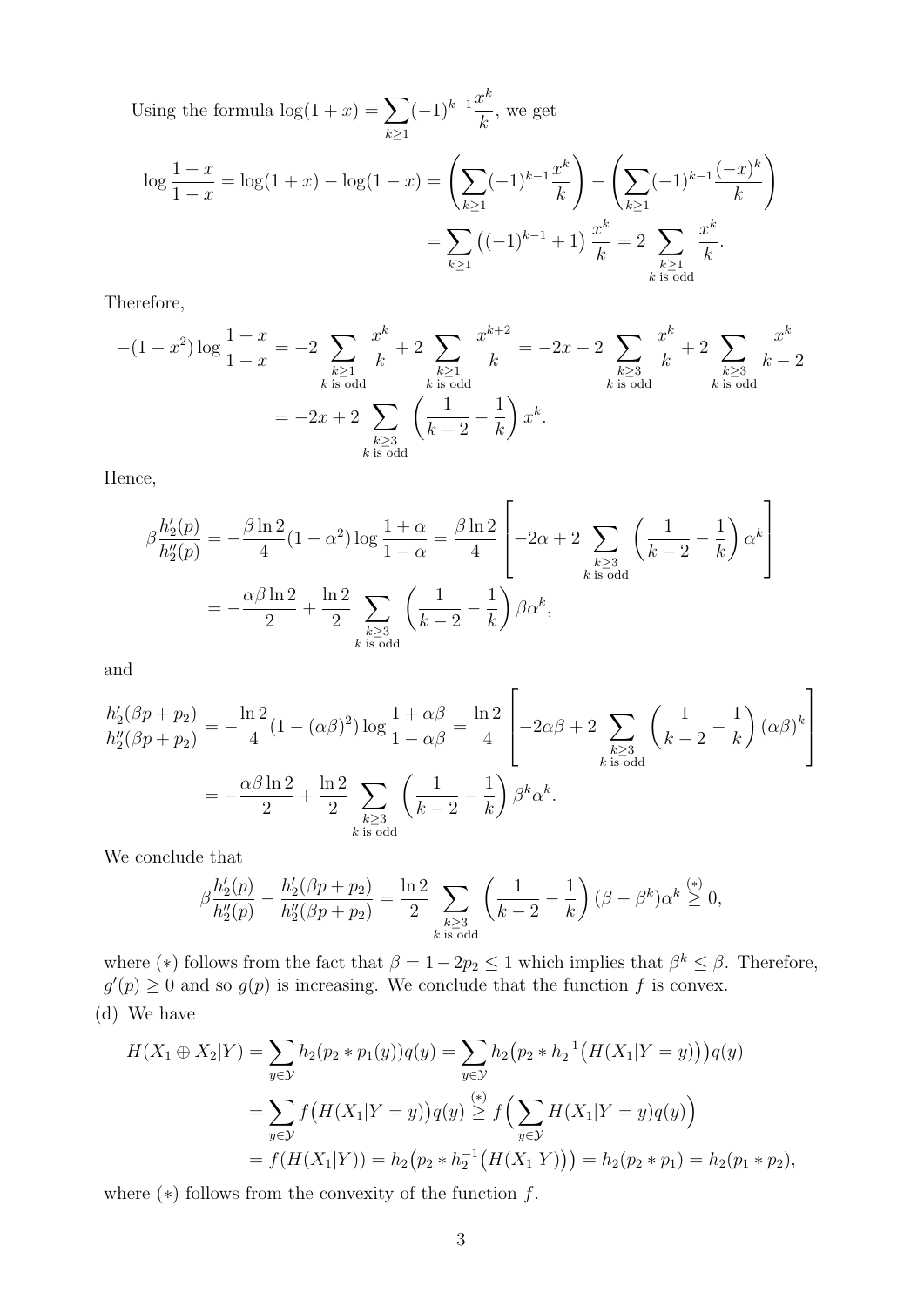(e) For every  $y_1 \in \mathcal{Y}_1$ , let  $0 \leq p_1(y_1) \leq \frac{1}{2}$  $\frac{1}{2}$  be such that  $H(X_1|Y_1 = y_1) = h_2(p_1(y_1))$ and let  $q_1(y_1) = \mathbb{P}_{Y_1}(y_1)$ . Similarly, for every  $y_2 \in \mathcal{Y}_2$ , let  $0 \leq p_2(y_2) \leq \frac{1}{2}$  $\frac{1}{2}$  be such that  $H(X_2|Y_2 = y_2) = h_2(p_2(y_2))$  and let  $q_2(y_2) = \mathbb{P}_{Y_2}(y_2)$ . For every  $y_1 \in \mathcal{Y}_1$ , define the mapping  $f_{y_1} : [0,1] \to \mathbb{R}$  as  $f_{y_1}(h) = h_2(p_1(y) * h_2^{-1}(h))$ . Part (c) implies that  $f_{y_1}$  is convex for every  $y_1 \in \mathcal{Y}_1$ . We have

$$
H(X_1 \oplus X_2 | Y_1, Y_2) = \sum_{y_1 \in \mathcal{Y}_1} \sum_{y_2 \in \mathcal{Y}_2} h_2(p_1(y_1) * p_2(y_2)) \mathbb{P}_{Y_1, Y_2}(y_1, y_2)
$$
  
\n
$$
= \sum_{y_1 \in \mathcal{Y}_1} \sum_{y_2 \in \mathcal{Y}_2} h_2(p_1(y_1) * p_2(y_2)) q_1(y_1) q_2(y_2)
$$
  
\n
$$
= \sum_{y_1 \in \mathcal{Y}_1} q_1(y_1) \sum_{y_2 \in \mathcal{Y}_2} h_2(p_1(y_1) * h_2^{-1}(H(X_2 | Y_2 = y_2))) q_2(y_2)
$$
  
\n
$$
= \sum_{y_1 \in \mathcal{Y}_1} q_1(y_1) \sum_{y_2 \in \mathcal{Y}_2} f_{y_1}(H(X_2 | Y_2 = y_2)) q_2(y_2)
$$
  
\n
$$
\geq \sum_{y_1 \in \mathcal{Y}_1} q_1(y_1) f_{y_1} \Big( \sum_{y_2 \in \mathcal{Y}_2} H(X_2 | Y_2 = y_2) q_2(y_2) \Big)
$$
  
\n
$$
= \sum_{y_1 \in \mathcal{Y}_1} q_1(y_1) f_{y_1}(H(X_2 | Y_2)) = \sum_{y_1 \in \mathcal{Y}_1} q_1(y_1) h_2(p_1(y_1) * h_2^{-1}(H(X_2 | Y_2)))
$$
  
\n
$$
= \sum_{y_1 \in \mathcal{Y}_1} q_1(y_1) h_2(p_1(y_1) * p_2) = \sum_{y_1 \in \mathcal{Y}_1} h_2(p_2 * h_2^{-1}(H(X_1 | Y_1 = y_1))) q_1(y_1)
$$
  
\n
$$
= \sum_{y_1 \in \mathcal{Y}_1} f(H(X_1 | Y_1 = y_1)) q_1(y_1) \geq f(\sum_{y_1 \in \mathcal{Y}_1} H(X_1 | Y_1 = y_1) q(y_1))
$$
  
\n
$$
= f(H(X_1 | Y_1)) = h_2(p_2 * h_2^{-1}(H(X_1 | Y_1))) = h_2(p_2 *
$$

where (\*) follows from the convexity of the functions  $\{f_{y_1} : y_1 \in \mathcal{Y}_1\}$  and (\*\*) follows from the convexity of f.

PROBLEM 3.

- (a) Any codeword of C is of the from  $\langle \mathbf{a}, \mathbf{a} \oplus \mathbf{b} \rangle$  with  $\mathbf{a} \in C_1$  and  $\mathbf{b} \in C_2$ . Given two codewords  $\langle u', u' \oplus v' \rangle$  and  $\langle u'', u'' \oplus v'' \rangle$  of C, their sum is  $\langle u, u \oplus v \rangle$  with  $u = u' \oplus u''$ and  $\mathbf{v} = \mathbf{v}' \oplus \mathbf{v}''$ . Since  $\mathcal{C}_1$  and  $\mathcal{C}_2$  are linear codes  $\mathbf{u} \in \mathcal{C}_1$  and  $\mathbf{v} \in \mathcal{C}_2$ . Thus the sum of any two codewords of C is a codeword of C and we conclude that C is linear.
- (b) If  $(\mathbf{u}, \mathbf{v}) \neq (\mathbf{u}', \mathbf{v}')$ , then either  $\mathbf{u} \neq \mathbf{u}'$ , or,  $\mathbf{u} = \mathbf{u}'$  and  $\mathbf{v} \neq \mathbf{v}'$ . In either case  $\langle u|u \oplus v \rangle \neq \langle u'|u' \oplus v' \rangle$ : in the first case the first halves differ, in the second case the second halves differ. Thus no two of the  $(\mathbf{u}, \mathbf{v})$  pairs are mapped to the same element of C, and the code has exactly  $M_1M_2$  elements. Its rate is  $\frac{1}{2n} \log(M_1M_2) = \frac{1}{2}R_1 + \frac{1}{2}R_2$ .
- (c) As  $\mathbf{v} = \mathbf{u} \oplus \mathbf{u} \oplus \mathbf{v}$ ,

$$
w_H(\mathbf{v}) = w_H(\mathbf{u} \oplus \mathbf{u} \oplus \mathbf{v}) \leq w_H(\mathbf{u}) + w_H(\mathbf{u} \oplus \mathbf{v})
$$

by the triangle inequality. Noting that the right hand side is  $w_H(\langle \mathbf{u} | \mathbf{u} \oplus \mathbf{v} \rangle)$  completes the proof.

(d) If  $v = 0$  we have  $\langle u|u \oplus v \rangle = \langle u|u \rangle$  which has twice the Hamming weight of u. Otherwise (c) gives  $w_H(\langle \mathbf{u} | \mathbf{u} \oplus \mathbf{v} \rangle) \geq w_H(\mathbf{v}).$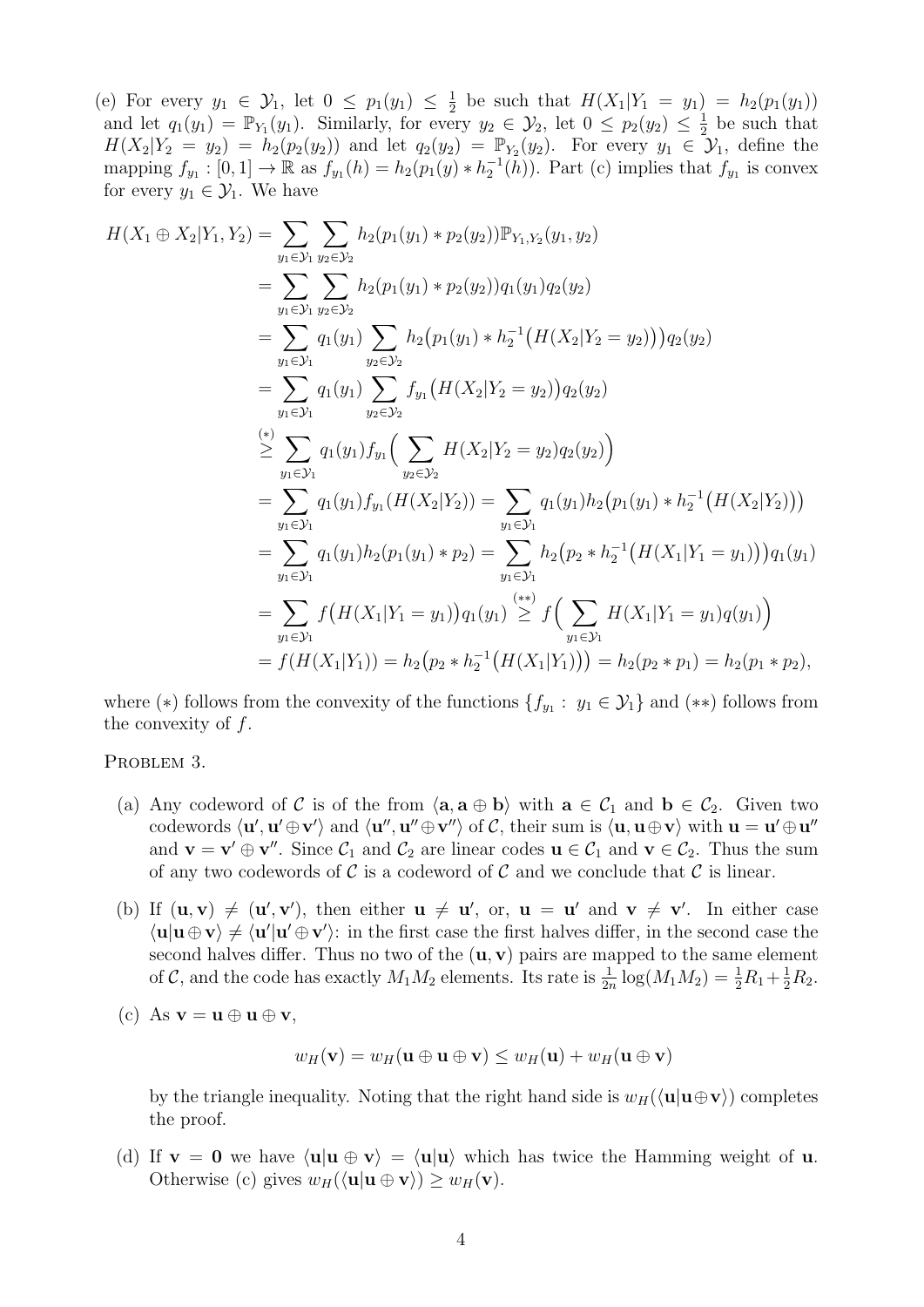- (e) Since  $\mathcal C$  is linear its minimum distance equals the minimum weight of its non-zero codewords. If  $\langle u|u \oplus v \rangle$  is non-zero either  $v \neq 0$ , or,  $v = 0$  and  $u \neq 0$ . By (d), in the first case  $w_H(\langle \mathbf{u} | \mathbf{u} \oplus \mathbf{v} \rangle) \geq w_H(\mathbf{v}) \geq d_1$ , in the second case  $w_H(\langle \mathbf{u} | \mathbf{u} \oplus \mathbf{v} \rangle) \geq$  $2w_H(\mathbf{u}) \geq 2d_2$ . Thus  $d \geq \min\{2d_1, d_2\}$ .
- (f) Let  $\mathbf{u}_0$  be the minimum weight non-zero codeword of  $\mathcal{C}_1$  and let  $\mathbf{v}_0$  be the minimum weight non-zero codeword of  $\mathcal{C}_2$ . Note that  $\langle \mathbf{u}_0 | \mathbf{u}_0 \rangle$  is a non-zero codeword of  $\mathcal{C}$ (corresponding to the choice  $\mathbf{u} = \mathbf{u}_0$ ,  $\mathbf{v} = \mathbf{0}$ ). It has weight  $2d_1$ . Similarly,  $\langle \mathbf{0} | \mathbf{v}_0 \rangle$  is also a non-zero codeword of C (corresponding to the choice  $\mathbf{u} = \mathbf{0}, \mathbf{v} = \mathbf{v}_0$ ). It has weight  $d_2$ . Consequently  $d \le \min\{2d_1, d_2\}$ . In light of (e) we find  $d = \min\{2d_1, d_2\}$ .

This method of constructing a longer code from two shorter ones is known under several names: 'Plotkin construction', 'bar product', ' $(u|u + v)$  construction' appear regularly in the literature. Compare this method to the 'obvious' method of letting the codewords to be  $\langle \mathbf{u} | \mathbf{v} \rangle$ . The simple method has the same block-length and rate as we have here, but its minimum distance is only  $\min\{d_1, d_2\}$ . The factor two gained in  $d_1$  by the bar product is significant, and many practical code families can be built from very simple base codes by a recursive application of the bar product. Notable among them are the family of Reed–Muller codes.

PROBLEM 4.

(a) We have

$$
Q_{i+1} = \sqrt{Z_{i+1}(1 - Z_{i+1})} = \begin{cases} \sqrt{Z_i^2(1 - Z_i^2)} & \text{w.p. } 1/2\\ \sqrt{(2Z_i - Z_i^2)(1 - 2Z_i + Z_i^2)} & \text{w.p. } 1/2 \end{cases}
$$
  
\n
$$
= \begin{cases} \sqrt{Z_i^2(1 - Z_i)(1 + Z_i)} & \text{w.p. } 1/2\\ \sqrt{(2 - Z_i)Z_i(1 - Z_i)^2} & \text{w.p. } 1/2 \end{cases}
$$
  
\n
$$
= \begin{cases} \sqrt{Z_i(1 - Z_i)}\sqrt{Z_i(1 + Z_i)} & \text{w.p. } 1/2\\ \sqrt{Z_i(1 - Z_i)}\sqrt{(2 - Z_i)(1 - Z_i)} & \text{w.p. } 1/2 \end{cases}
$$
  
\n
$$
= \sqrt{Z_i(1 - Z_i)} \begin{cases} \sqrt{Z_i(1 + Z_i)} & \text{w.p. } 1/2\\ \sqrt{(2 - Z_i)(1 - Z_i)} & \text{w.p. } 1/2 \end{cases}
$$
  
\n
$$
= Q_i \begin{cases} f_1(Z_i) & \text{w.p. } 1/2\\ f_2(Z_i) & \text{w.p. } 1/2 \end{cases}
$$

where  $f_1(z) = \sqrt{z(z+1)}$  and  $f_2(z) = \sqrt{(2-z)(1-z)}$ .

(b) We have

$$
f_1'(z) = \frac{2z+1}{2\sqrt{z(z+1)}}
$$

so

$$
f_1''(z) = \frac{4\sqrt{z(z+1)} - (2z+1)\frac{2(2z+1)}{2\sqrt{z(z+1)}}}{\left(2\sqrt{z(z+1)}\right)^2}
$$

$$
= \frac{4z(z+1) - (2z+1)^2}{4(z(z+1))^{\frac{3}{2}}} = \frac{-1}{4(z(z+1))^{\frac{3}{2}}} \le 0.
$$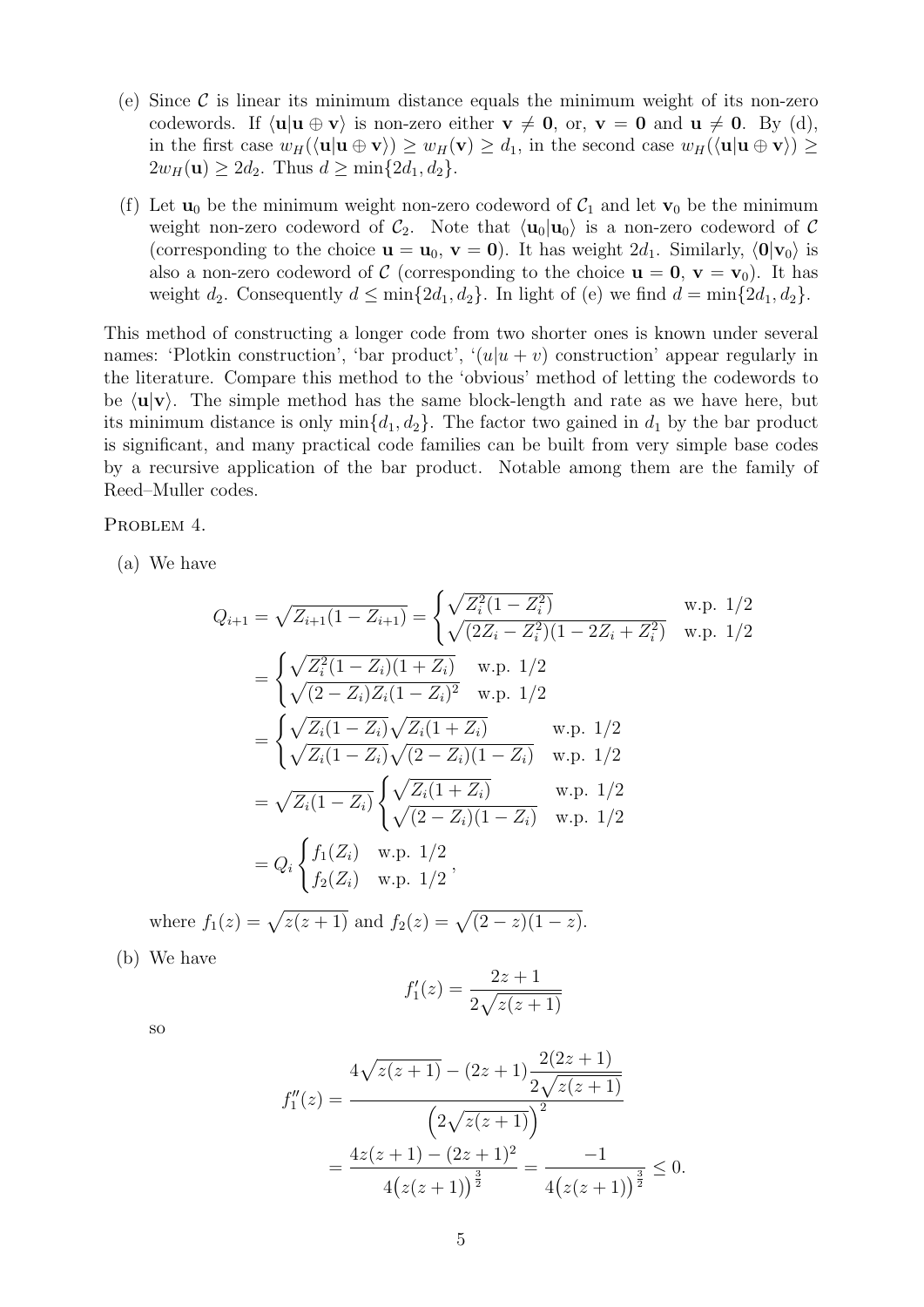Therefore,  $f_1$  is concave. By noticing that  $f_2(z) = f_1(1-z)$ , we obtain:

$$
f_1(z) + f_2(z) = f_1(z) + f_1(1 - z) = 2\left(\frac{1}{2}f_1(z) + \frac{1}{2}f_1(1 - z)\right)
$$
  
\n
$$
\stackrel{(*)}{\leq} 2f_1\left(\frac{1}{2}z + \frac{1}{2}(1 - z)\right) = 2f_1\left(\frac{1}{2}\right) = 2\sqrt{\frac{1}{2}\left(\frac{1}{2} + 1\right)}
$$
  
\n
$$
= 2\sqrt{\frac{1}{2} \cdot \frac{3}{2}} = 2\frac{\sqrt{3}}{2} = \sqrt{3},
$$

where  $(*)$  follows from the concavity of  $f_1$ . We have

$$
\mathbb{E}[Q_{i+1} | Z_0, \dots, Z_i] = \frac{1}{2} f_1(Z_i) Q_i + \frac{1}{2} f_2(Z_i) Q_i = \frac{1}{2} (f_1(Z_i) + f_2(Z_i)) Q_i \le \rho Q_i,
$$
  
where  $\rho = \frac{\sqrt{3}}{2} < 1$ .

(c) We will show the claim by induction on  $i \geq 0$ . For  $i = 0$ , we have  $Z_0 = z_0$  with probability 1. Therefore,  $\mathbb{E}Q_0 = \sqrt{z_0(1-z_0)}$ .

It is easy to that the function  $[0,1] \to \mathbb{R}$  defined by  $z \to \sqrt{z(1-z)}$  achieves its maximum at  $z=\frac{1}{2}$  $\frac{1}{2}$ , and so  $\mathbb{E}Q_0 = \sqrt{z_0(1-z_0)} \leq$  $\sqrt{1}$ 2  $\sqrt{ }$  $1-\frac{1}{2}$ 2  $\setminus$ = 1 2 . Therefore, the claim is true for  $i = 0$ .

Now suppose that the claim is true for  $i \geq 0$ , i.e.,  $\mathbb{E}Q_i \leq \frac{1}{2}$  $\frac{1}{2}\rho^i$ . We have

$$
\mathbb{E}Q_{i+1} = \mathbb{E}\left[\mathbb{E}\left[Q_{i+1} \mid Z_0,\ldots,Z_i\right]\right] \stackrel{(*)}{\leq} \mathbb{E}[\rho Q_i] = \rho \mathbb{E}[Q_i] \stackrel{(**)}{\leq} \rho \cdot \frac{1}{2}\rho^i = \frac{1}{2}\rho^{i+1},
$$

where (∗) follows from Part (b) and (∗∗) follows from the induction hypothesis. We conclude that  $\mathbb{E}Q_i \leq \frac{1}{2}$  $\frac{1}{2}\rho^i$  for every  $i \geq 0$ .

(d) By noticing that  $\delta < z < 1 - \delta$  if and only if  $z(1 - z) > \delta(1 - \delta)$ , we get:

$$
\mathbb{P}\big[Z_i \in (\delta, 1-\delta)\big] = \mathbb{P}\big[Z_i(1-Z_i) > \delta(1-\delta)\big] = \mathbb{P}\big[\sqrt{Z_i(1-Z_i)} > \sqrt{\delta(1-\delta)}\big]
$$
\n
$$
= \mathbb{P}\big[Q_i > \sqrt{\delta(1-\delta)}\big] \stackrel{(*)}{\leq} \frac{\mathbb{E}Q_i}{\sqrt{\delta(1-\delta)}} \stackrel{(**)}{\leq} \frac{\rho^i}{2\sqrt{\delta(1-\delta)}},
$$

where (∗) follows from the Markov inequality and (∗∗) follows from Part (c). Now since  $\rho < 1$ , we have  $\rho^i$  $2\sqrt{\delta(1-\delta)}$  $\rightarrow 0$  as  $i \rightarrow \infty$ . We conclude that  $\mathbb{P}\big[Z_i \in (\delta, 1-\delta)\big] \to 0$  as i gets large.

PROBLEM 5. As we should never represent a 0 with a 1, we are restricted to conditional distributions with  $p_{V|U} (1|0) = 0$ . Consequently, the possible  $p_{V|U}$  are of the type

$$
p_{V|U}(0|0) = 1
$$
  $p_{V|U}(1|0) = 0$ ,  $p_{V|U}(0|1) = \alpha$   $p_{V|U}(1|1) = 1 - \alpha$ ,

and parametrized by  $\alpha \in [0,1]$ . For  $p_{V|U}$  as above, we have  $Pr(V = 1) = \frac{1}{2}(1 - \alpha)$ , and

$$
E[d(U,V)] = \sum_{u,v} p_U(u)p_{V|U}(v|u)d(u,v) = \alpha/2,
$$
  

$$
I(U;V) = H(V) - H(V|U) = h_2(\frac{1}{2}(1-\alpha)) - \frac{1}{2}h_2(\alpha) =: f(\alpha).
$$